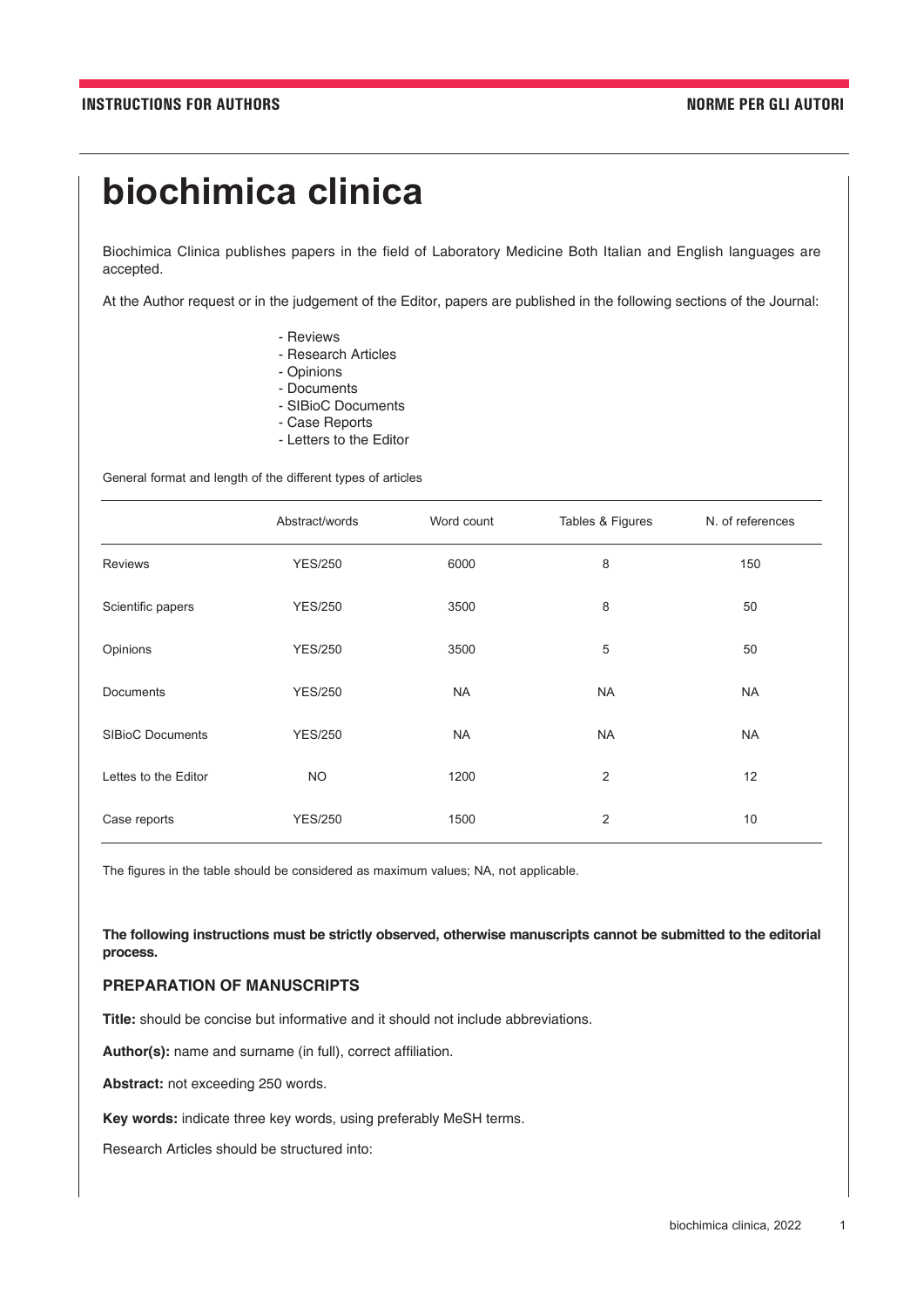**Introduction:** short description of the area under research with references to the relevant literature. It should also include the aim of the paper.

**Methods:** describe exhaustively population or clinical cases, reagents, diagnostics kits, calibrators, control materials, analytical instruments and systems, analytical methods, statistical methods. If analytical reagents and systems commercially available are used, just indicate the principle of the method and the analytical system. When using statistical methods, please follow the indications reported at the end of these Instructions.

In case of studies with human subjects it is compulsory for the Author(s) to declare (to be included in the text) that the study has been carried out according to the Helsinki Declaration of 1964 as revised 2013 (https://www.wma.net/policiespost/wma-declaration-of-helsinki-ethical-principles-for-medical-research-involving-human-subjects). If biological samples have been specifically collected for the study, it is necessary to declare that an Informed Consent from all subjects (patients) is needed and has to be documented in the paper.

**Results:** must be reported concisely, in a logical sequence reflecting the aim of the study, with precise reference to the included tables and figures. Measurements must always be accompanied by the proper units. The results can be reported in tables (if the focus is on the figure's detail, or if they are observations/descriptions) or in figures/graphs (when a quick global evaluation is important, or when there is no other possibility). For the same group of data use either one or the other procedure, **not both.** 

**Tables:** must be arranged in rows and columns; each column should have a clear heading including measurement units. Each table should be prepared on a page separated from the text: the related legend, preceded by the table number, must be reported at the top of the page. The legend should be concise but informative as in the following example: *"Table 1. Data of the different groups studied".* Tables must be numbered consecutively using Arabic numerals, starting from 1, according to the order they are mentioned in the text.

**Figures:** must be black and white, of such a graphic quality as to allow a direct reproduction, taking into account the inevitable reduction. Color images will be considered if the shades of gray do not allow a correct interpretation of the data. In case of graphs, a correct representation and a correct expansion of axes are necessary. A computerized composition is strongly recommended, using a suitable software. Do not use tridimensional graphs. Figures must be numbered consecutively using Arabic numerals, starting from 1, according to the order they are mentioned in the text. Each figure should be accompanied by a caption. All captions, preceded by the number of the related figure, must be reported on a different page, separated from the figures, and included at the end of the manuscript with the title "Legends of figures".

**Discussion:** the meaning of the results obtained should be discussed with regard to the aim of the paper, to the hypotheses reported in the literature, to the hypotheses issued in the paper, and to possible concordances or discordances to already published observations. Report hints of clinical and/or analytical interpretation of results. End with a short conclusion, mentioning if the aim of the paper has been achieved or not, and the possible practical significance of the obtained results.

**Text:** the paper should be written in a concise but not telegraphic style, language should be appropriate and clear (Ceriotti G, Ceriotti F, Franzini C. How to write a scientific paper. Biochim Clin 2008;38:196-203). Avoid jargons. Nonnative English speakers should have their manuscript proofread by a native speaker before submitting it.

Abbreviations must be reported in brackets, after the expression in full, when they first appear in the text (except those in standard usage and non-ambiguous, listed below in these Instructions) successively, the term in full should no longer be repeated, but should be used only the abbreviation. Successively, the term in full should no longer be repeated, but should be used only the abbreviation.

Units must be correct and rational. Use the litre ("L") as the denominator uniformly, both in the text and in the iconography, for concentration units (mass, substance, activity, number). Figures should be reported with a consistent number of relevant digits, according to the variability of the measurements; the decimal digits should be separated by a comma (in text, tables and figures!) if the paper is in Italian and by a point if it is in English.

**References:** should be numbered consecutively in the order they appear in the text, starting from 1.The sequence number must appear in the text (in parentheses) where appropriate. References must be reported according to the following format, paying attention to the correct punctuation marks.

- 1. Soper CPR, Bending MR, Barron JL. An automated enzymatic insulin assay, capable of full sinistrin hydrolysis. Eur J Clin Chem Clin Biochem 1995;33:497-501.
- 2. Geraud G, Spierings EL, Keywood C. Tolerability and safety of frovatriptan with short- and long-term use for treatment of migraine and in comparison with sumatriptan. Headache 2002;42 Suppl 2:S93-9.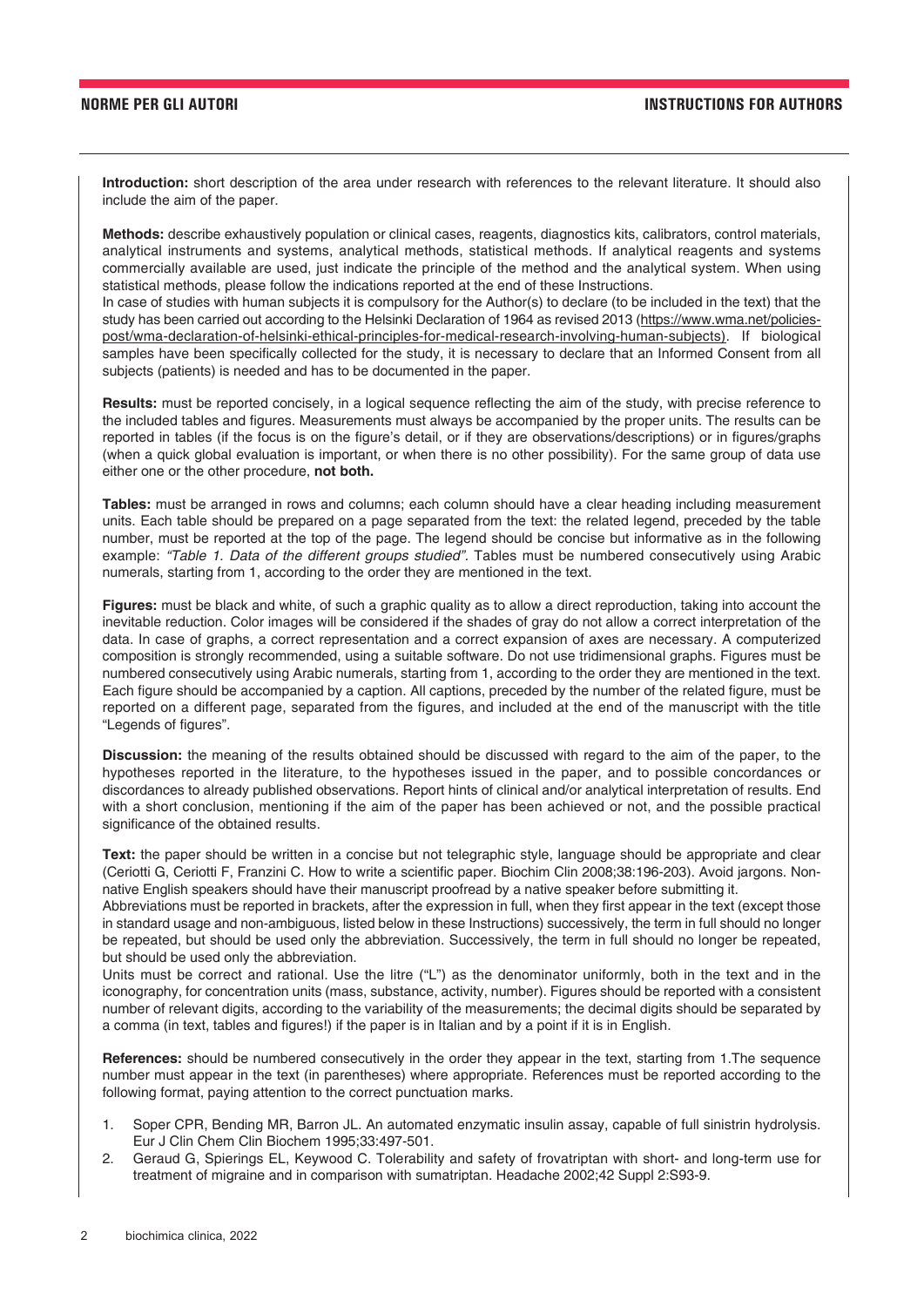### **INSTRUCTIONS FOR AUTHORS NORME PER GLI AUTORI**

- 3. Adam AS, Benyaich S, Colard M, Benghiat FS, et al. Rare unstable and low oxygen affinity haemoglobin variant, Hb Hazebrouck, detected on Sysmex XN-9000 Clin Chem Lab Med 2022. doi: 10.1515/cclm-2021-1301 (aop).
- 4. Barrati J, Ettalbi M. Thermostable insulinases from A. ficcum. In: Fusch A, ed. Insulin and insulin-containing crops. London: Elsevier Science Publisher, 1993:211-6.
- 5. Constantin E, Schnell A, eds. Mass spectrometry. Chichester: Ellis Horwood Limited, 1991.

For each reference indicate the names of all the Author(s) in full. If Authors are more than three, report the first three followed by "et al."

**ISO Documents:** ISO14971.2012 Medical devices: applicationof risk management to medical devices. International Organization for Standardization: Geneva 2012.

**CLSI Documents:** Clinical Laboratory Standards Institute (CLSI). Procedures for collection of diagnostic blood specimens by venipuncture; approved guideline, 6th ed. CLSI document H3-A6. CLSI Wayne, PA, 2007.

**Web site** citations should include the date (month/year) of the last visit: http://www.nhlbi.nih.gov/guidelines/cholesterol /index.htm (accessed: December 2012).

### **CASE REPORT**

**Abstract:** maximum 150 words. It must be preceded by the title.

**Case Report presentation:** maximum 500 words, This section should indude: a description of the case with a definition of the dinical question (diagnostic, prognostic monitoring): a brief description of the laboratory tests performed; the logical path followed to obtain conclusions, with specific references to the dirical relevance of the laboratory data obtained.

**Case discussion:** 1000 words maximum, This section should indude: a succinct review of the disease in question: the description of the peculiarity of the case: containing a clear reference to the role played by laboratory tests.

**Bibliography:** up to a maximum of 10 bibliographic entries

**Table/Figure:** no more than 2 in total.

### **ELECTRONIC SUBMISSION OF MANUSCRIPTS**

**Only manuscripts submitted electronically are considered.** The submitted papers should be sent as e-mail attachments to the Editorial Office (see below).

For the text, use preferably MS Word or other compatible software. Use "Times New Roman" type, size 12. Number all pages consecutively from the title page (page 1); use A4 format sheets, line space should be 1.5 and the four side margins 2.5. Do not justify, avoiding headings (titles, subtitles) in formats different from the text. **Important:** Keep a copy of all files sent.

# **LAYOUT**

### **Text and Tables**

Page 1. Report: a) Title; b) Author(s) in the chosen order, name followed by surname, each of them with first name in full; c) Affiliation(s), with a progressive number in apex as a reference to the Author(s) if more than one affiliation is present; d) name and complete address (including telephone, e-mail) of the Author to whom the correspondence should be sent.

Page 2. Abstract in English.

Page 3 and following (all numbered consecutively). Report in this order: a) Introduction; b) Materials and Methods; c) Results; d) Discussion; e) Acknowledgements; f) References; g) Tables (one table per page, each with its own legend); h) Legends of the figures (all on one page), headed by the number of the figure in the format: *"Figure 1. …"*  Only Research Articles requireto be organized in Introduction, Methods, Results, Discussion.

### **Figures**

Set up diagrams (e.g. by MS Power Point) writing numbers, letters and symbols of experimental points (in Arial type) of a size to be readable after reduction. Send each figure in a single file, named by the figure number (figure 1, figure 2, etc.), without legend or title. In case of more than one graph being grouped in one figure, send more files as well, naming them figure 1a, figure 1b, etc. Send more complex figures (i.e. photos, chromatograms, etc.) in single files format, named with the figure number, suitable for electronic transmission (e.g. jpeg).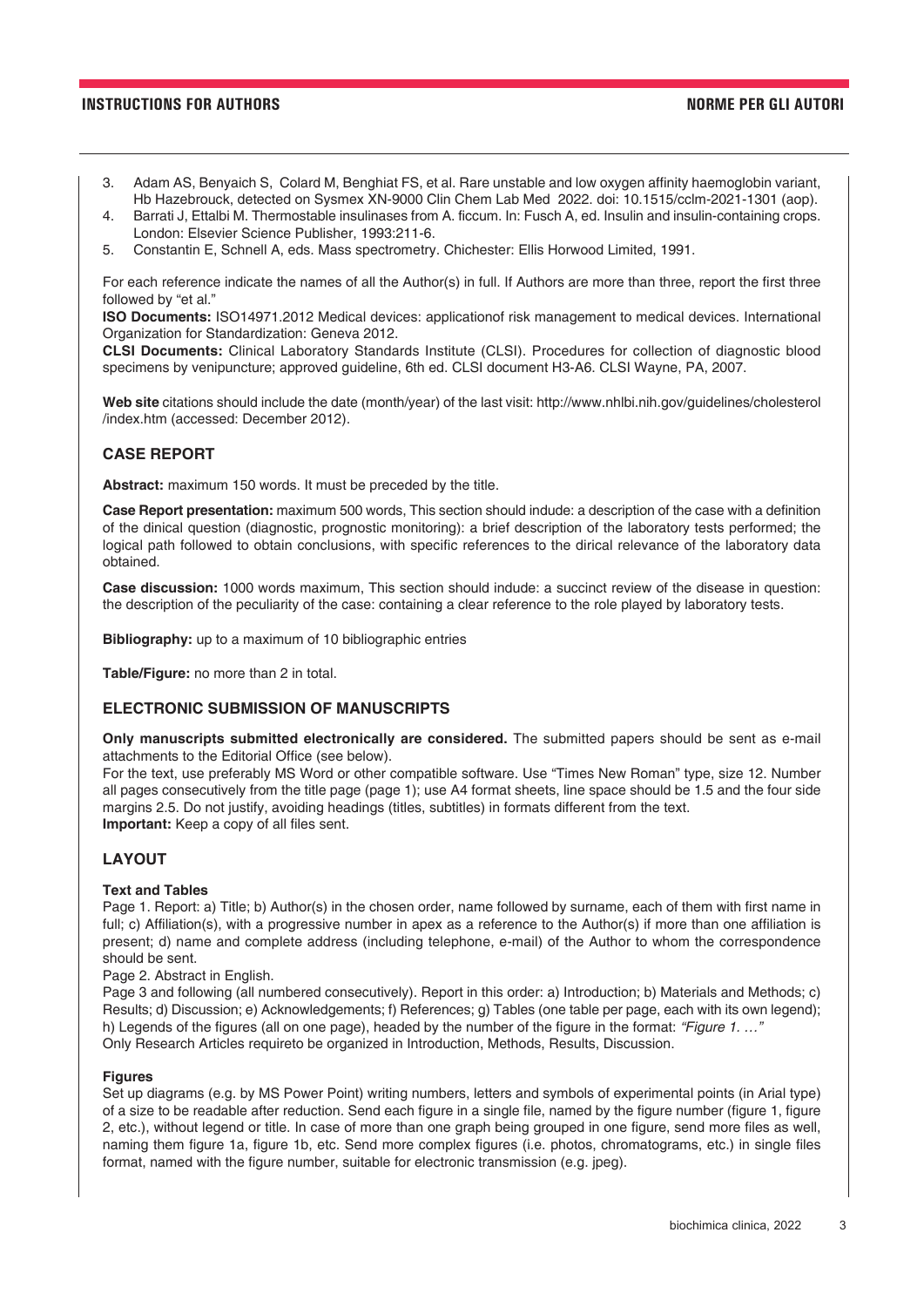# **ACCOMPANYING LETTER**

This must be submitted in electronic format; it should report the manuscript title, Author(s) and their affiliation. It must be signed by the corresponding Author, whose address must be clearly indicated, including telephone and fax numbers, and e-mail address. All the Authors and the Director of the Institution to which the Authors belong should declare that they agree with the submission of the paper and approve its content. The Author can indicate in which section of the Journal they wish his/her manuscript to appear. The Author can also indicate one or more possible reviewers. Finally, a declaration for the Conflict of Interest should be submitted. The corresponding form is available on the journal website (www.bc.sibioc.it).

# **REVISION AND ACCEPTANCE**

The Editor has the right to accept or not the submitted papers after consulting highly qualified external reviewers. Changes in style or in language both in text and in iconography may be made directly by the Editorial Office and subsequently approved by the Author(s).

# **OFFPRINTS**

The corresponding Author will receive a pdf file of his article, once it has been published. He/she will make copies for co-author(s).

# **ADDRESS TO WHICH PAPERS SHOULD BE SENT**

e-mail: biochimica.clinica@sibioc.it **Redazione di Biochimica Clinica**  Mobile 3356159776;

### **ABBREVIATIONS**

The abbreviations in this list should be used in this text without definition in full:

| <b>ADP</b>   | <b>AIDS</b> | <b>AMP</b>  | <b>ANOVA</b> | <b>ATP</b>        | cAMP        | <b>cDNA</b> | cGMP           |
|--------------|-------------|-------------|--------------|-------------------|-------------|-------------|----------------|
| CoA          | CV          | <b>DEAE</b> | <b>DNA</b>   | <b>DNase</b>      | <b>EDTA</b> | <b>EFLM</b> | <b>ELISA</b>   |
| <b>EQA</b>   | F(ab')2     | Fab         | <b>FAD</b>   | FADH <sub>2</sub> | Fc          | <b>HDL</b>  | <b>HEPES</b>   |
| <b>HIV</b>   | <b>HLA</b>  | <b>HPLC</b> | <b>IQC</b>   | <b>IFCC</b>       | IgA         | IgE         | lgG            |
| IgM          | <b>IRMA</b> | LDL         | <b>MHC</b>   | miRNA             | <b>mRNA</b> | <b>MW</b>   | <b>NADH</b>    |
| <b>NADPH</b> | NADP+       | NAD+        | oligo(dT)    | pH                | pl          | poly(A)     | pK             |
| <b>RIA</b>   | <b>RNA</b>  | <b>ROC</b>  | rpm          | <b>SIBioC</b>     | <b>SE</b>   | <b>SD</b>   | $t\frac{1}{2}$ |
| <b>Tris</b>  | U           | <b>UK</b>   | US           | UV                | <b>VLDL</b> | <b>WHO</b>  |                |

### **STATISTICAL GUIDELINES**

These guidelines are designed to help Authors to prepare statistical data for publication in Biochimica Clinica and are not a substitute for the detailed guidance required to design a study or perform a statistical analysis. Please refer to specific guidelines for describing results of specific study designs (e.g. observational studies, randomized clinical trials), available at the EQUATOR Network website (1).

Each section of a scientific paper is addressed separately.

**Abstract:** sample size and main results of the study (estimated parameters, group comparisons, associations) must be reported by relevant descriptive statistics, mean or median, standard deviation (SD) or interquartile range, confidence interval (CI95%) and p value. Moreover, it is also advisable to report the raw (unstandardized) or standardized effect size (2).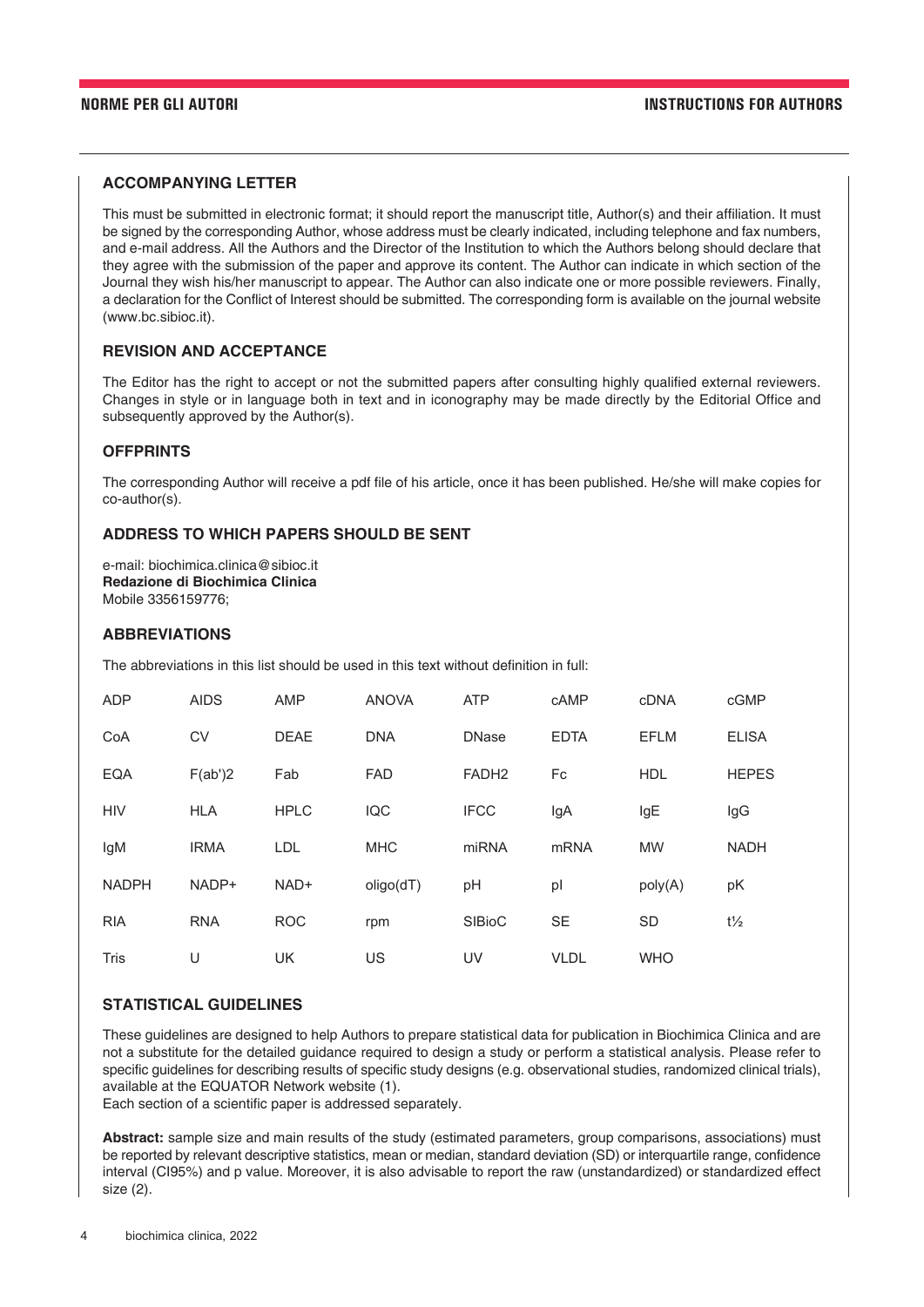### **INSTRUCTIONS FOR AUTHORS NORME PER GLI AUTORI**

**Methods:** the main guiding principle for statistical reporting should be to describe statistical methods with enough detail to enable a knowledgeable reader with access to the original data to verify the reported results. Authors should describe the experimental design, primary and secondary (surrogate and/or intermediate) endpoints, subject selection (inclusion and exclusion criteria), randomization and blinding procedures (1). Sample size should be reported with data needed for its calculation (alpha, power, effect). Methods used for dealing with missing, censored (e.g. results lower than limit of sensitivity) or aberrant data should be described with the total amount (or percentage) of the results affected. Statistical tests and methods used to verify assumptions (e.g. homoscedasticity, or homogeneity of variance, and normality) should be reported. If data were transformed to normalize the distribution, describe the mathematical transformation (log, power) applied with graphical and statistical methods used to verify the Gaussian model before and after transformation. References for statistical methods, unless unusual, are not required. However, it is mandatory to report the statistical software used (name, version, Company's data).

**Results:** if not described in previous sections, report total sample and group sizes and the number of subjects for each phase of the study design (subjects assessed for eligibility, excluded, randomized, allocated to treatments, lost to follow-up) (1). Relative frequencies, percentages or any other calculated ratio should be reported together with numerators and denominators. Relative frequencies should be reported with two significant figures (e.g. 0.37; 0.026); percentages should not be expressed with more than one decimal place and should be avoided when dealing with small samples (N<10). If observations have been organized into classes, lower and upper class limits should be unambiguously stated. Descriptive statistics require an additional digit than those used for the raw data. Normally distributed data should be described by mean, SD and/or %CV and expressed as "mean (SD)" and not as "mean±SD". When data are not normally distributed, or show a skewed distribution, median and interquartile range (25° - 75° percentiles) should be used instead of mean and SD. If a mathematical transformation has been applied, summary statistics should be carried out on the transformed data and then transformed back to the original scale for presentation (mean and interval limits, but not standard deviation, can be back transformed). Bar graphs can be used only to describe counts, relative frequencies or percentages but not means or other summary statistics. With continuous variables, best choices are histograms, Box and Whisker plot or dotplot (the latter with small sample size, N<20). Do not use 3D graphs.

When comparing two groups with the Student's t-test, authors should report mean and SD for each group, difference between means with the 95% confidence interval, degrees of freedom, the t-value and the p value. A measure of effect size, such as Cohen's d, may be further specified (2).

When dealing with more than two groups authors should use the ANOVA test, reporting mean and SD for each group, degrees of freedom, the F-value and the overall p value. If this is not statistically significant, then multiple comparisons must not be applied. If it is significant, multiple-comparison post-hoc correction should be applied (e.g. Bonferroni's correction or Tukey).

When reporting association between variables (e.g. by chi-squared test, Fisher's exact test), authors should clearly indicate variables, a correct summary statistic, degrees of freedom, the test value and the p value. When the chisquare assumptions are violated, the Fisher's exact test should be preferred. Reporting an additional measure of size effect (e.g. phi or Cramer's V) is advisable (2).

For correlation analysis, specify the type of correlation used (Pearson or Spearman), the correlation coefficient with its 95% confidence interval and the t-test (degrees of freedom, t-value and p value). Do not use correlation analysis for analytical method comparison. In these cases, regression analysis (Deming or non-parametric Passing-Bablok) and the Bland-Altman plot should be preferred (3-4).

For linear regression, authors should report ANOVA table results (degrees of freedom, F-value and p value), the equation parameters (slope and intercept) with their 95% confidence intervals and the coefficient of determination R<sup>2</sup>. With more complex statistical models (multiple regression, ANOVA models) it is necessary to report the verification of assumptions, the overall p value of the model and model parameters arranged in tabular form (including parameter estimates, confidence intervals, p values). Reporting an additional measure of size effect (e.g. omega-squared) may be useful (2).

Paired data should be analyzed with specific tests. When using non-parametric tests, authors should evaluate variable distribution by graphical methods or formal statistical tests.

P values must be reported with 1 or 2 significant figures. Describing p values as p<0.05 or p>0.05 or NS (not significant) should be avoided. If the results are highly significant and the calculated p value is reported by the software as 0.000, then the use of p<0.0005 or p<0.001 is acceptable. Confidence intervals should be stated also for non-significant results. If one of the limits of the confidence interval is negative, report it as "X to Y". The conventional use of statistical significance is p<0.05. If a different significance level needs to be used, then reasons for this must be clearly stated in the statistical method section.